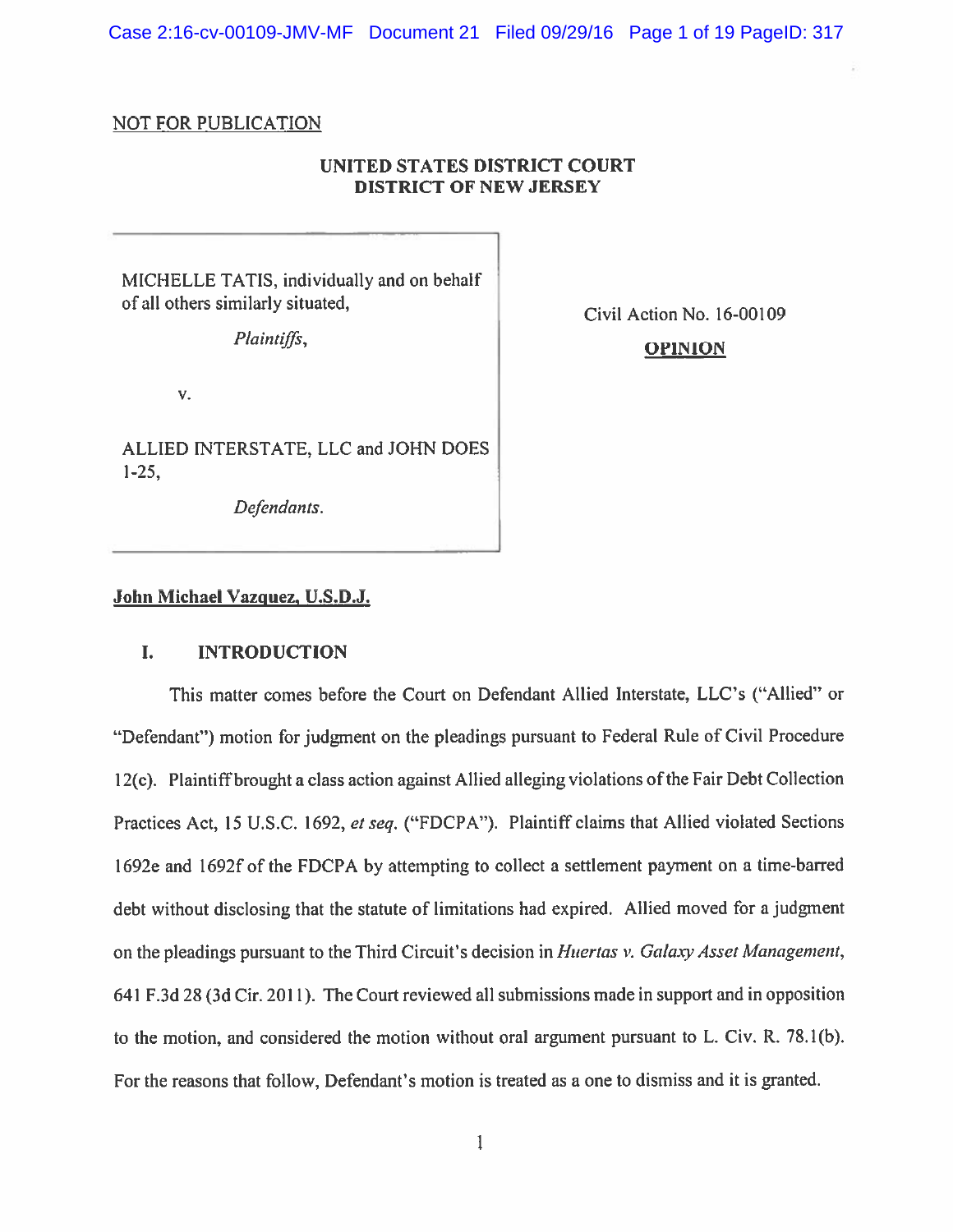## II. FACTS AND PROCEDURAL HISTORY

The facts of this matter derive from Plaintiffs Complaint and the exhibit attached thereto. See Pension Ben. Guar. Corp. v. White Consol. Indus., Inc., 998 F.2d 1192, 1196 (3d Cir. 1993). Sometime before May 18, 2005, Plaintiff incurred a debt to Bally Total Fitness Holding Corporation. Compl. at  $\P$  14 (D.E. 1). Plaintiff's debt was later bought by or assigned to LVNV Funding LLC ("LVNV"). Id. at  $\P$  18. On May 18, 2015, on behalf of LVNV, Allied sent a letter to Plaintiff attempting to collect the debt (the "Collection Letter"), which allegedly totaled \$1289.86. Compl., Ex. I at 1. At the time the Collection Letter was sent, the statute of limitations had expired and the debt was no longer legally enforceable. Id. at  $\P$  26. The Collection Letter offered to settle Plaintiffs debt for \$128.99, which amounted to <sup>a</sup> 90% discount of the actual amount owed. Id., Ex. I at I. The Collection Letter stated in relevant part:

> We are <sup>a</sup> debt collection company and we have been retained on behalf of LVNV Funding LLC to collect the debt noted above. This is an attempt to collect <sup>a</sup> debt and any information obtained will be used for that purpose.

> LVNV Funding LLC is willing to accep<sup>t</sup> paymen<sup>t</sup> in the amount of \$128.99 in settlement of this debt. You can take advantage of this settlement offer if we receive payment of this amount or if you make another mutually acceptable paymen<sup>t</sup> arrangemen<sup>t</sup> within 40 days from the date of this letter. We are not obligated to renew this offer.

 $\frac{1}{2}$  . The set of  $\frac{1}{2}$ 

Unless you notify us within 30 days after receiving this letter that you dispute the validity of this debt or any portion thereof, we will assume that this debt is valid. If you notify us in writing within 30 days after receiving this letter that you dispute the validity of this debt, or any portion thereof, we will obtain and mail to you verification of the debt or <sup>a</sup> copy of the judgment. If you reques<sup>t</sup> of us in writing within 30 days after receiving this letter, we will provide you with the name and address of the original creditor, if different from the current creditor.

Id., Ex. 1 at I.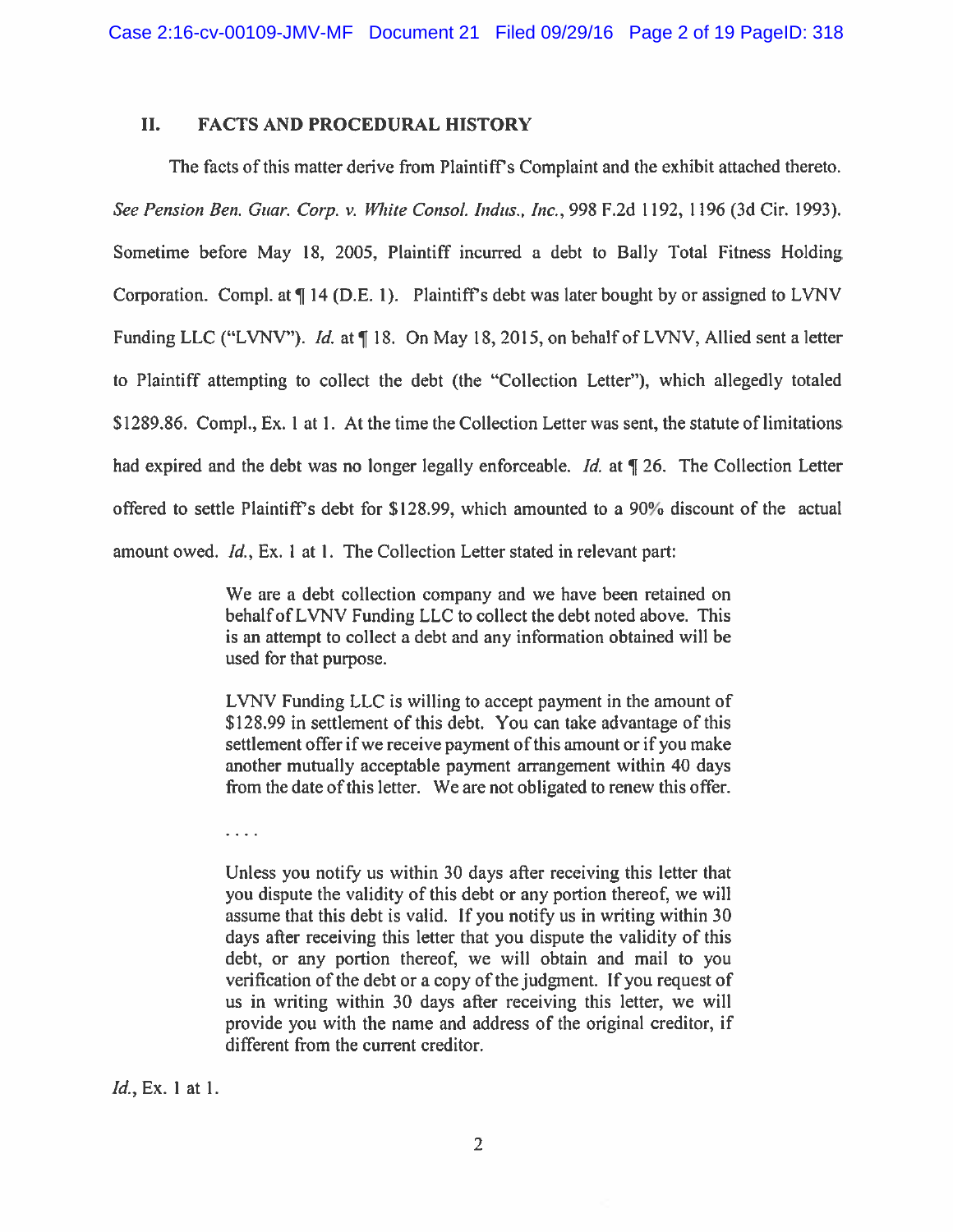The reverse side of the letter provided instructions on how to stop Allied from contacting

Plaintiff and how to make <sup>a</sup> complaint about its collection efforts. This portion provided as

follows:

Federal and State laws prohibit certain methods of debt collection, and require that we treat you fairly. You can stop us from contacting you by writing <sup>a</sup> letter to us that tells us to stop the contact. Sending such <sup>a</sup> letter does not make the debt go away if you owe it. Once we receive the letter, we may not contact you again, excep<sup>t</sup> to let you know that there won't be any more contact or that we intend to take <sup>a</sup> specific action.

If you have <sup>a</sup> complaint about the way we are collecting this debt, please write to us at P0 Box 361445, Columbus, OH 43236, email us at advocacygroup@allied-interstate.com, or call us toll-free at 800-811-4214 between 9:00 A.M. Central Time and 5:00 P.M. Central Time Monday - Friday.

The Federal Trade Commission enforces the Fair Debt Collection Practices Act (FDCPA). If you have <sup>a</sup> complaint about the way we are collecting your debt, please contact the FTC online at www.flc.gov; by phone at 877-FTC-HELP; or by mail at 600 Pennsylvania Ave., NW, Washington DC 20580.

Id., Ex. I at 2.

On January 8,2016, Plaintiff filed <sup>a</sup> class action alleging violations of the FDCPA under 15 U.S.C. §§ 1692e & f. Prior to filing an answer, Defendant moved for judgment on the pleadings pursuan<sup>t</sup> to Federal Rule of Civil Procedure 12(c). Defendant's Motion for Judgement on the Pleadings, D.E. 6 ("Def. Br."). Plaintiff opposed Defendant's motion (D.E. 13, "Pl. Op."), and Defendant subsequently filed a reply brief (D.E. 14, "Def. Reply").

In relying upon the Third Circuit's decision in *Huertas*, Defendant argues that it did not violate 15 U.S.C. § 1692e of the FDCPA by attempting to collect Plaintiff's time-barred debt because it did not threaten legal action. Def. Br. at 8. Defendant maintains that use of the word "settle" in the Collection Letter cannot be interpreted as <sup>a</sup> threat of litigation, even from the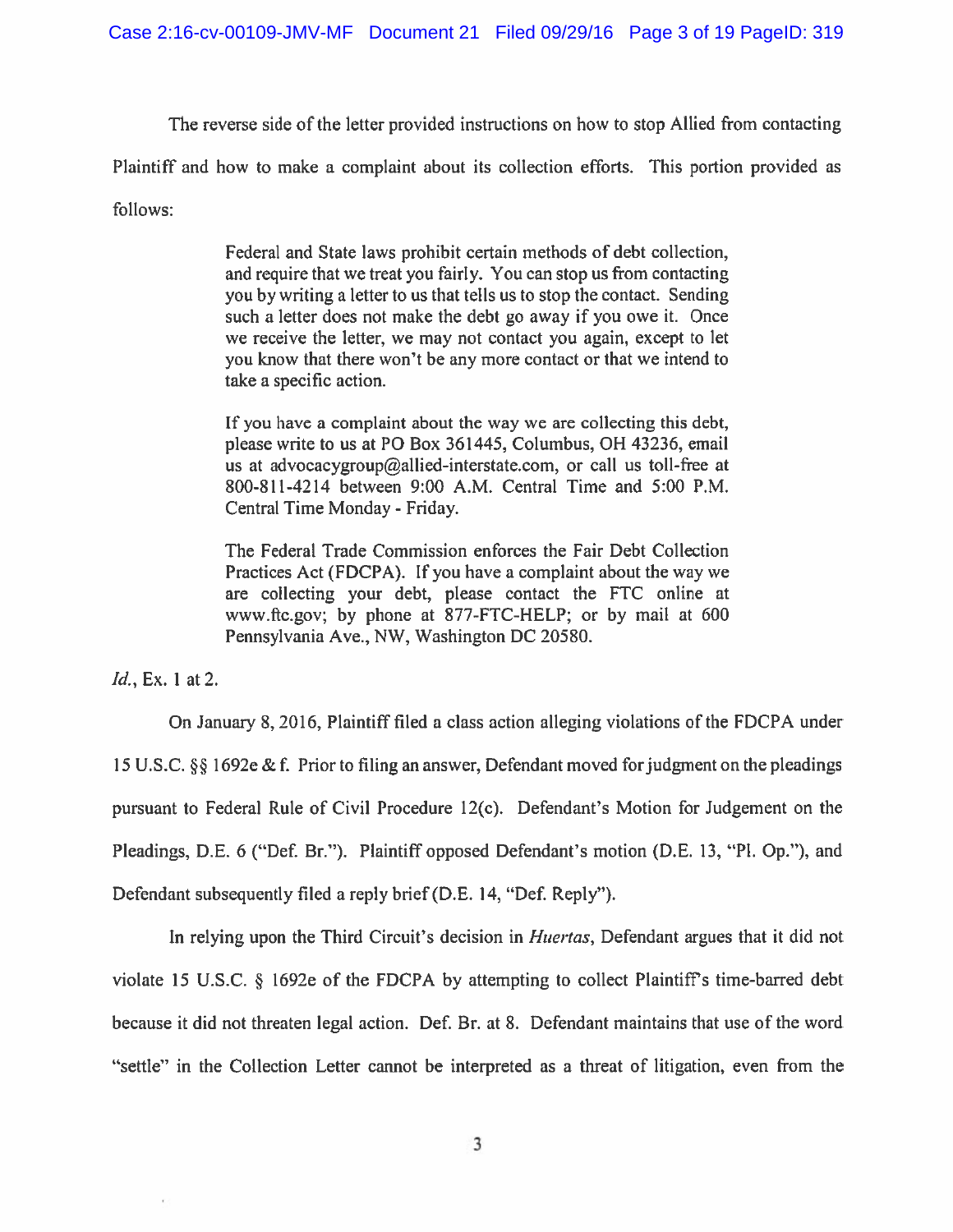prospective of the least sophisticated consumer. *Id.* at 9-12. According to Defendant, there is no requirement under the FDCPA for <sup>a</sup> debt collector to advise <sup>a</sup> debtor whether or not <sup>a</sup> debt is legally enforceable. Id. at 12-14. Similarly, Defendant argues that Plaintiff fails to state <sup>a</sup> claim under <sup>15</sup> U.S.C. § 1692f because it is based on the same conduct underlying the Section 1692e count. Id. at 15-16.

Plaintiff counters that Defendant violated the FDCPA because the "collection Letter was deceptive, in offering to 'settle' the Plaintiff's debt with a payment plan, without advising the Plaintiff that the statute of limitations on the entire debt would be restarted by the tender of any monetary payment." Pl. Opp. at 10. Arguing that *Huertas* is distinguishable, Plaintiff relies on authority from the District of New Jersey and the Sixth and Seventh Circuits to suppor<sup>t</sup> her position that an offer to settle may mislead the least sophisticated consumer into believing that <sup>a</sup> timebarred debt is legally enforceable, even when litigation is not threatened. *Id.* at 10-11. Plaintiff also contends that the Collection Letter was "deceptive and misleading because, upon reading the Letter, the least sophisticated debtor would believe that she had <sup>a</sup> legal obligation to pay the subject debt." Id. at 11.

On April 14, 2016, the Court ordered the parties to submit supplemental briefing "as to which state law applies to the potential revival of the statute of limitations of the allegedly owed debt if partial paymen<sup>t</sup> of the debt occurs." D.E. 15. The Court also ordered the parties to "discuss what impact, if any, the applicable state law has on the pending [motion]." *Id.* 

In their supplemental briefing, both parties agreed that New Jersey law applies as to the potential renewal of the statute of limitations. Plaintiff's Supplemental Brief ("Pl. Supp. Br.") at 6; Defendant's Supplemental Brief ("DeE Supp. Br.") at 1. Plaintiff contends that New Jersey law has no impact on this motion other than establishing the six-year statute of limitations under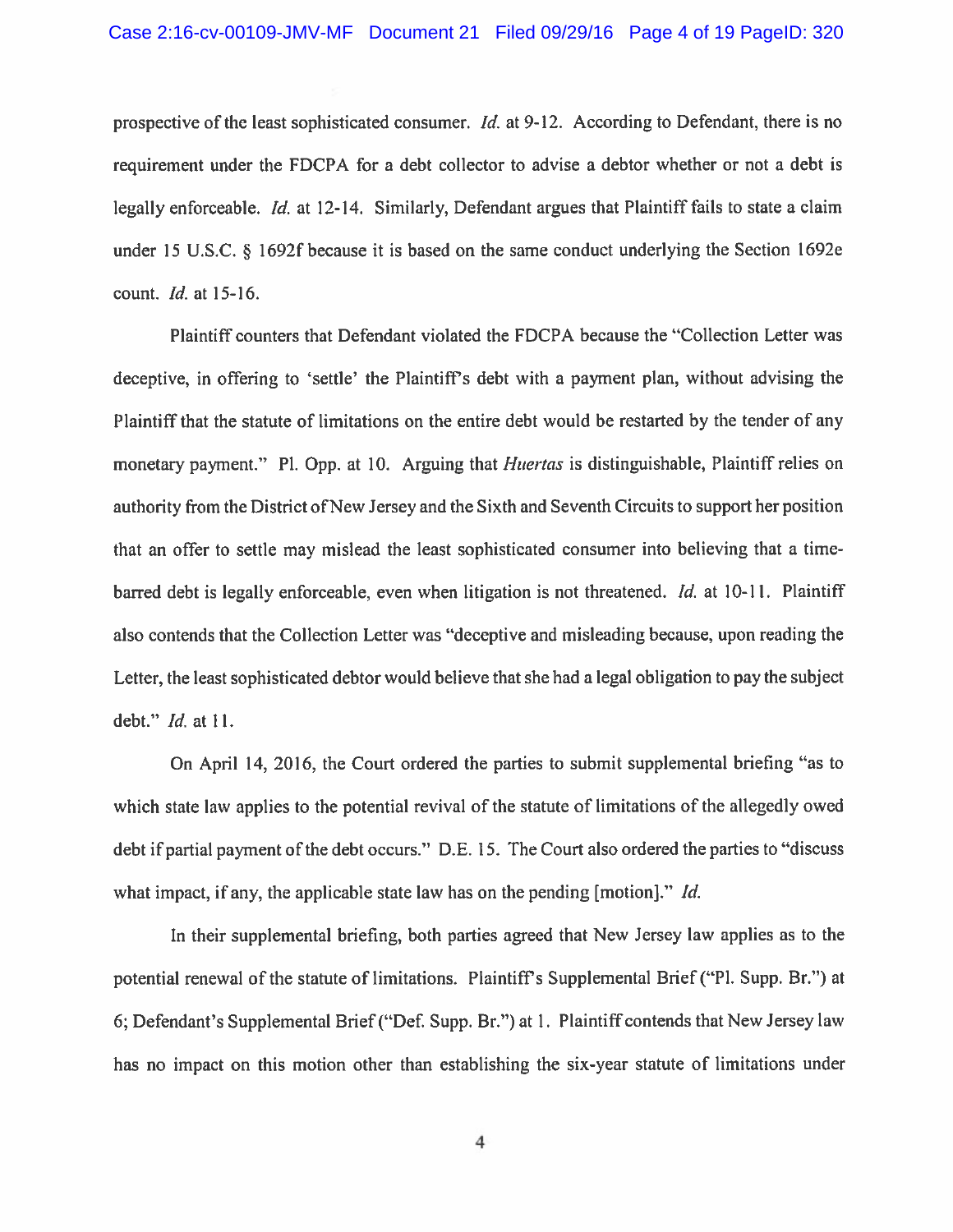N.J.S.A. 2A: 14-1. Plaintiff also cited to <sup>a</sup> recently decided opinion from the District of New Jersey to suppor<sup>t</sup> its position that "Defendant's Collection Letter was deceptive, in offering to 'settle' the Plaintiff's debt, without advising the Plaintiff that the statute of limitations on the entire debt had already run." Id. at 6 (citing Filgueiras v. Portfolio Recovery Associates, LLC, No. 15-8144, 2016 WL 1626958 (D.N.J. Apr. 25, 2016)). Defendant counters that New Jersey law is significant because it "confirms that the statute of limitations would not have been revived if Plaintiff had actually accepted the settlement offered to her and made the payment." Def. Br. at 3. Defendant also distinguishes *Filgueiras* arguing that settlement by means of a single payment of a time-barred debt -- as opposed to a payment plan -- is not misleading or violative of the FDCPA. *Id.* at 2-3.

### III. LEGAL STANDARD

### A. Standard of Review

As an initial matter, the Court notes that Defendant's motion for judgment on the pleadings should have been filed as <sup>a</sup> motion to dismiss under Federal Rule of Civil Procedure 12(b)(6) because it was filed prior to the close of the <sup>p</sup>leadings. See F.R.C.P. 12(c) ("After the <sup>p</sup>leadings are closed -- but early enough not to delay trial -- a party may move for judgment on the pleadings." (Emphasis added)); Turbe v. Gov't of Virgin Islands, 938 F.2d 427, 428 (3d Cir. 1991) ("A Rule 12(b) motion to dismiss <sup>a</sup> complaint must be filed before any responsive <sup>p</sup>leading. <sup>A</sup> Rule 12(c) motion for judgment on the <sup>p</sup>leadings may be filed after the <sup>p</sup>leadings are closed.").

As a result, the Court will consider the motion as one to dismiss. Grant v. JPMorgan Chase Bank, No. 12-06248, 2013 WL 1558773, at \*1 (D.N.J. Apr. 10, 2013) (noting that "as Defendants made this motion [for judgment on the <sup>p</sup>leadings] prior to the close of <sup>p</sup>leadings, the Court will consider it pursuant to Fed R. Civ. P.  $12(b)(6)$ "). The standard of review for a motion for judgment on the pleadings and a motion to dismiss for failure to state a claim are identical. Gebhart  $v$ .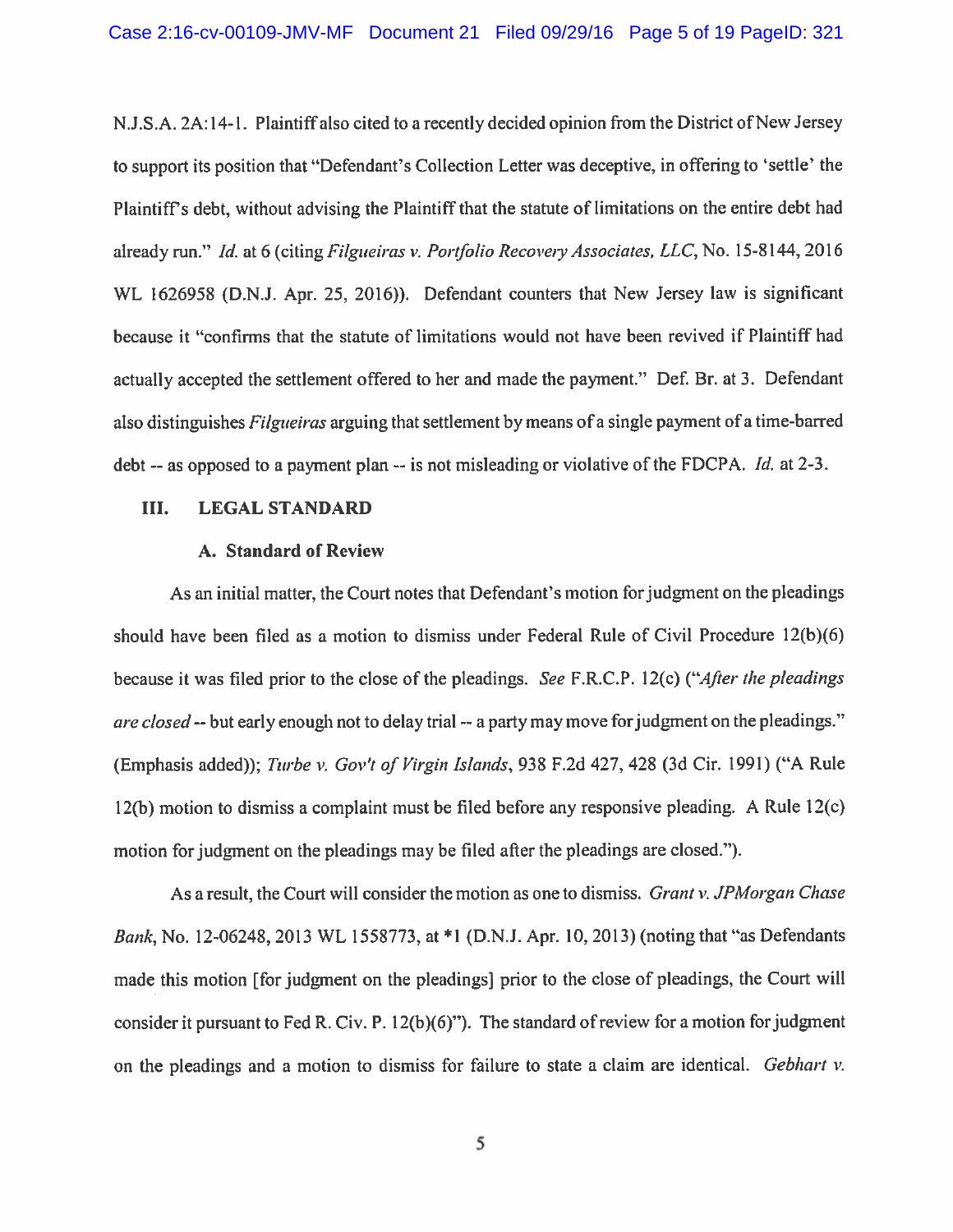Steffen, 574 F. App'x 156, 158 (3d Cir. 2014) ("Rule 12(b)(6) motions to dismiss and Rule 12(c) motions for judgment on the <sup>p</sup>leadings for failure to state <sup>a</sup> claim are judged according to the same standard.").

According to Rule 12(b)(6) of the Federal Rules of Civil Procedure, <sup>a</sup> court should dismiss <sup>a</sup> complaint when it fails "to state <sup>a</sup> claim upon which relief can be granted." In analyzing <sup>a</sup> motion to dismiss under Rule  $12(b)(6)$  the court will "accept all factual allegations as true, construe the complaint in the light most favorable to the <sup>p</sup>laintiff, and determine whether, under any reasonable reading of the complaint, the plaintiff may be entitled to relief." *Phillips v. Cty. of Allegheny*, 515 F.3d 224, 231 (3d Cir. 2008). In addition to the complaint, the Court may also consider any exhibits attached thereto. See Pension Ben. Guar., 998 F.2d at 1196 (noting that when deciding a motion to dismiss, courts generally consider "the allegations contained in the complaint, exhibits attached to the complaint and matters of public record"). To survive dismissal, "a complaint must contain sufficient factual matter, accepted as true, to 'state <sup>a</sup> claim to relief that is plausible on its face." Ashcroft v. Iqbal, 556 U.S. 662, 678 (2009) (quoting Bell Atl. Corp. v. Twombly, 550 U.S. 544, 570 (2007)). Determining whether <sup>a</sup> complaint is plausible is <sup>a</sup> "context-specific task that requires the reviewing court to draw on its judicial experience and common sense." Id. at 679. While not a "probability requirement," plausibility means "more than a sheer possibility that a defendant has acted unlawfully." *Id.* at 678. "A claim has facial plausibility when the plaintiff <sup>p</sup>leads factual content that allows the court to draw the reasonable inference that the defendant is liable for the misconduct alleged." *Id.* A court, however, is "not compelled to accept unwarranted inferences, unsupported conclusions or legal conclusions disguised as factual allegations." Baraka v. McGreevey, 481 F.3d 187, 211 (3d Cir. 2007).

#### B. FDCPA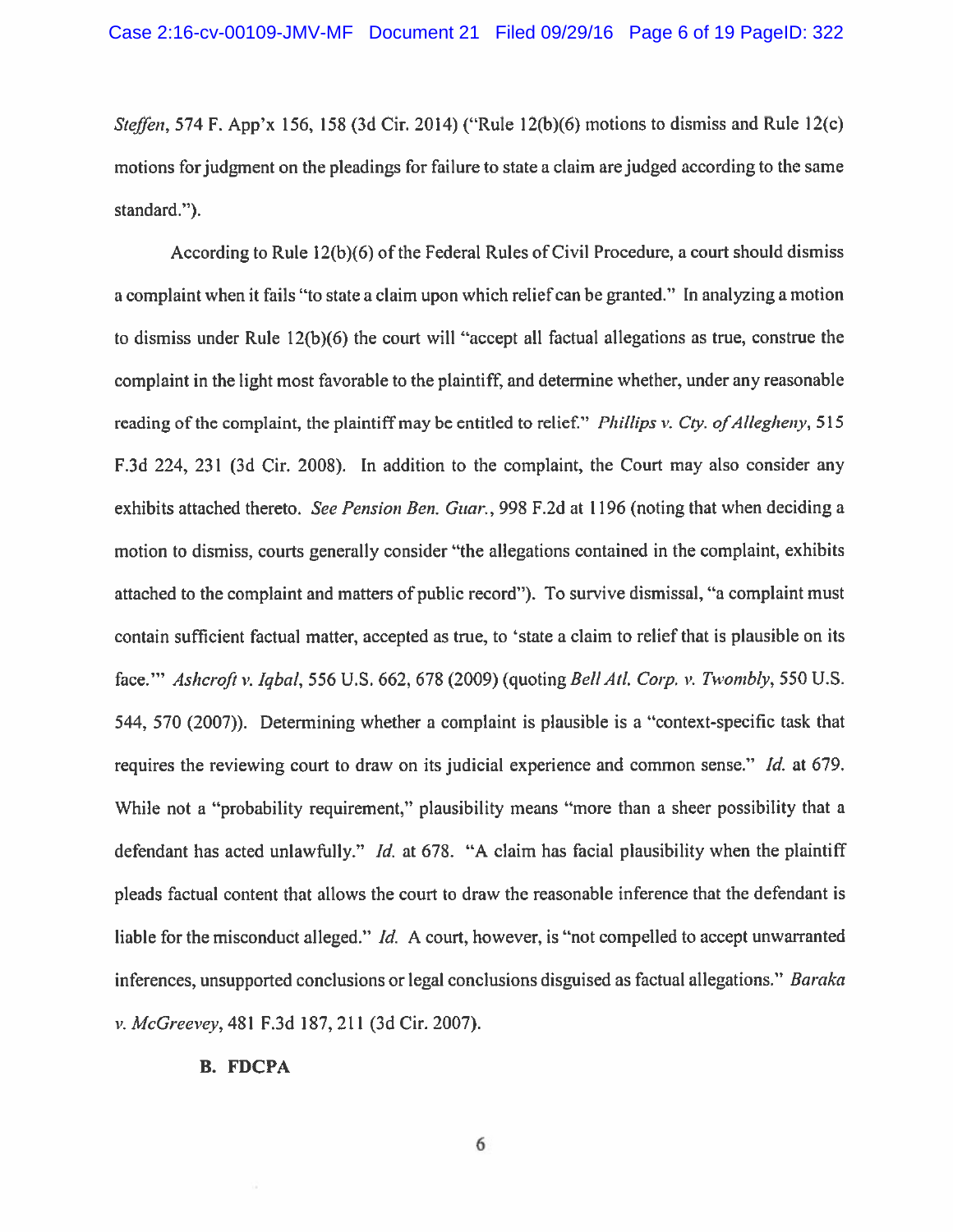The FDCPA was enacted by Congress in 1977 with the purpose of eliminating "abusive, deceptive, and unfair debt collection practices" by debt collectors. <sup>15</sup> U.S.C. § 1692(a). "As remedial legislation, the FDCPA must be broadly construed in order to give full effect to these purposes." Caprio v. Healthcare Revenue Recovery Grp., LLC, 709 F.3d 142, 148 (3d Cir. 2013). To that end. "[l]ender-debtor communications potentially giving rise to claims under the FDCPA should be analyzed from the perspective of the least sophisticated debtor." Rosenau v. Unifund Corp., 539 F.3d 218, 221 (3d Cir. 2008) (quoting Brown v. Card Serv. Ctr., 464 F.3d 450, 454 (3d Cir. 2006)). "[Ajlthough this standard protects naive consumers, it also 'prevents liability for bizarre or idiosyncratic interpretations of collection notices by preserving <sup>a</sup> quotient of reasonableness and presuming <sup>a</sup> basic level of understanding and willingness to read with care." Wilson v. Quadramed Corp., 225 F.3d 350, 354-55 (3d Cir. 2000) (quoting United States v. Nat'l Fin. Servs., Inc., 98 F.3d 131, 136 (4th Cir. 1996)).

To succeed on an FDCPA claim, <sup>a</sup> plaintiff must demonstrate that "(1) she is <sup>a</sup> consumer, (2) the defendant is <sup>a</sup> debt collector, (3) the defendant's challenged practice involves an attempt to collect <sup>a</sup> 'debt' as the Act defines it. and (4) the defendant has violated <sup>a</sup> provision of the FDCPA in attempting to collect the debt." Douglass v. Convergent Outsourcing, 765 F.3d 299, 303 (3d Cir. 2014). Here, the only disputed element is the fourth-- whether Allied violated Section 1 692e or 1692f of the FDCPA.'

When <sup>a</sup> debtor is notified of an alleged debt owed, there are certain requirements that must be included in the notice or provided shortly thereafter. The FDCPA provides that

Within five days after the initial communication with <sup>a</sup> consumer in connection with the collection of any debt, <sup>a</sup> debt collector shall, unless the following information is contained in the initial communication or the consumer has paid the debt, send the consumer <sup>a</sup> written notice containing-- (1) the amount of the debt; (2) the name of the creditor to whom the debt is owed; (3) <sup>a</sup>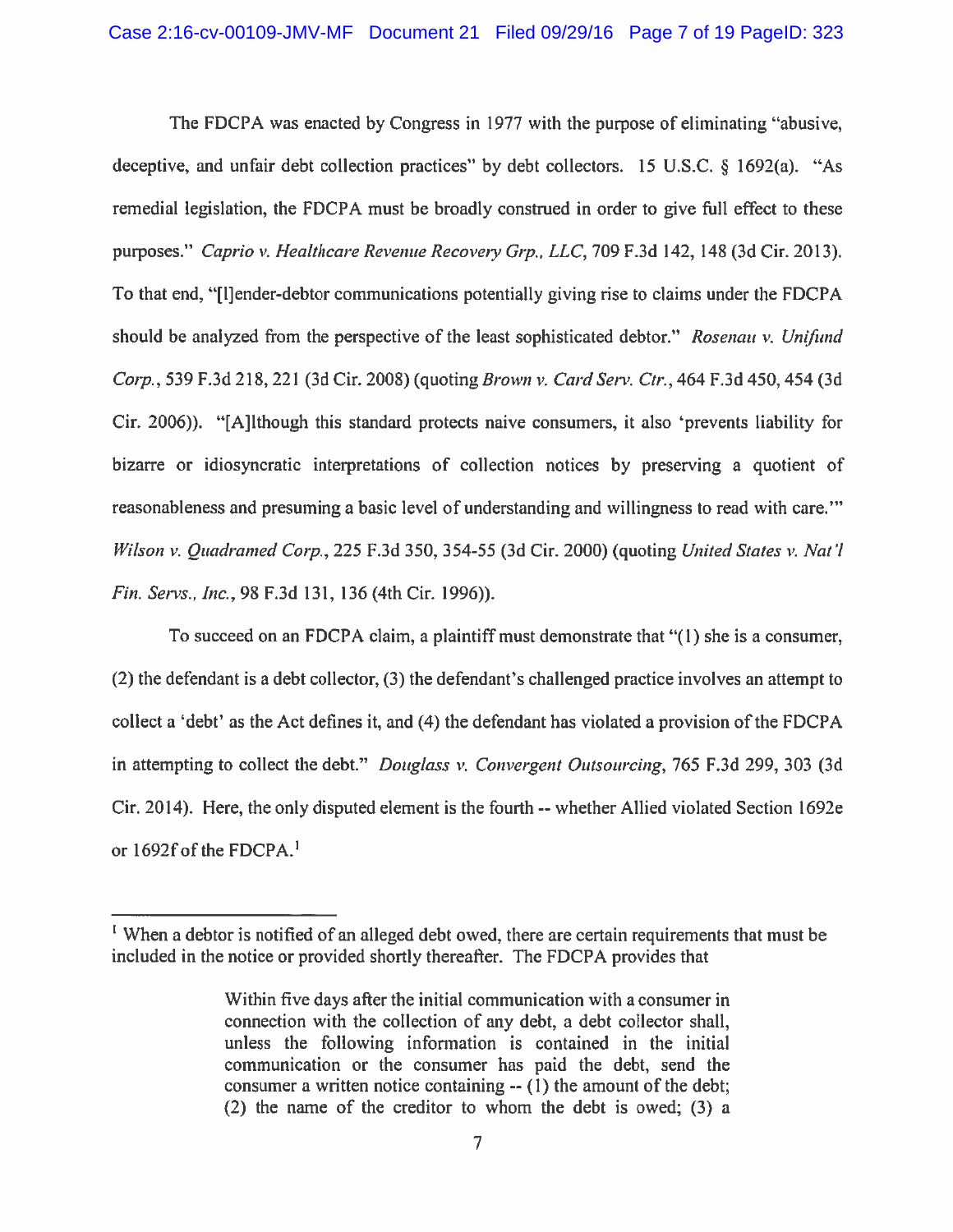Section 1692e provides that "[a] debt collector may not use any false, deceptive, or misleading representation or means in connection with the collection of any debt." Plaintiff claims that Allied violated the provision by (I) "[flalsely representing the legal status of the debt," (2) "[m]aking false threats to take action that cannot be legally taken," and (3) "[u]sing false representations and/or deceptive means to collect or attempt to collect the debt." Compl. ¶ <sup>38</sup> (citing 15 U.S.C. § 1692e(2)(A), (5), & (10)). Plaintiff also alleges a violation of Section 1692f, which acts as <sup>a</sup> catch-all provision indicating that "[a] debt collector may not use unfair or unconscionable means to collect or attempt to collect any debt," and lists eight non-exclusive examples. The issue here is whether Allied's offer of <sup>a</sup> reduced-payment settlement on <sup>a</sup> timebarred debt --without informing Plaintiff that the statute oflimitations had expired -- is <sup>a</sup> violation of Sections 1692e and f of the FDCPA.

In Campuzano-Burgos v. Midland Credit Management, Inc., the Third Circuit made clear that when <sup>a</sup> debt collector is seeking to collect an amount owed, "[t]here is nothing improper about making a settlement offer." 550 F.3d 294, 299 (3d Cir. 2008) (quoting Evory v. RJM Acquisitions Funding L.L. C., 505 F.3d 769. 775 (7th Cir. 2007)). The court explained that forbidding settlement

statement that unless the consumer, within thirty days after receipt of the notice, disputes the validity of the debt, or any portion thereof, the debt will be assumed to be valid by the debt collector; (4) <sup>a</sup> statement that if the consumer notifies the debt collector in writing within the thirty-day period that the debt, or any portion thereof, is disputed, the debt collector will obtain verification of the debt or <sup>a</sup> copy of <sup>a</sup> judgment against the consumer and <sup>a</sup> copy of such verification or judgment will be mailed to the consumer by the debt collector; and (5) <sup>a</sup> statement that, upon the consumer's written reques<sup>t</sup> within the thirty-day period, the debt collector will provide the consumer with the name and address of the original creditor, if different from the current creditor.

<sup>15</sup> U.S.C. § 1692g. Here, Plaintiff does not contest the adequacy of the notice she received regarding the above-listed requirements.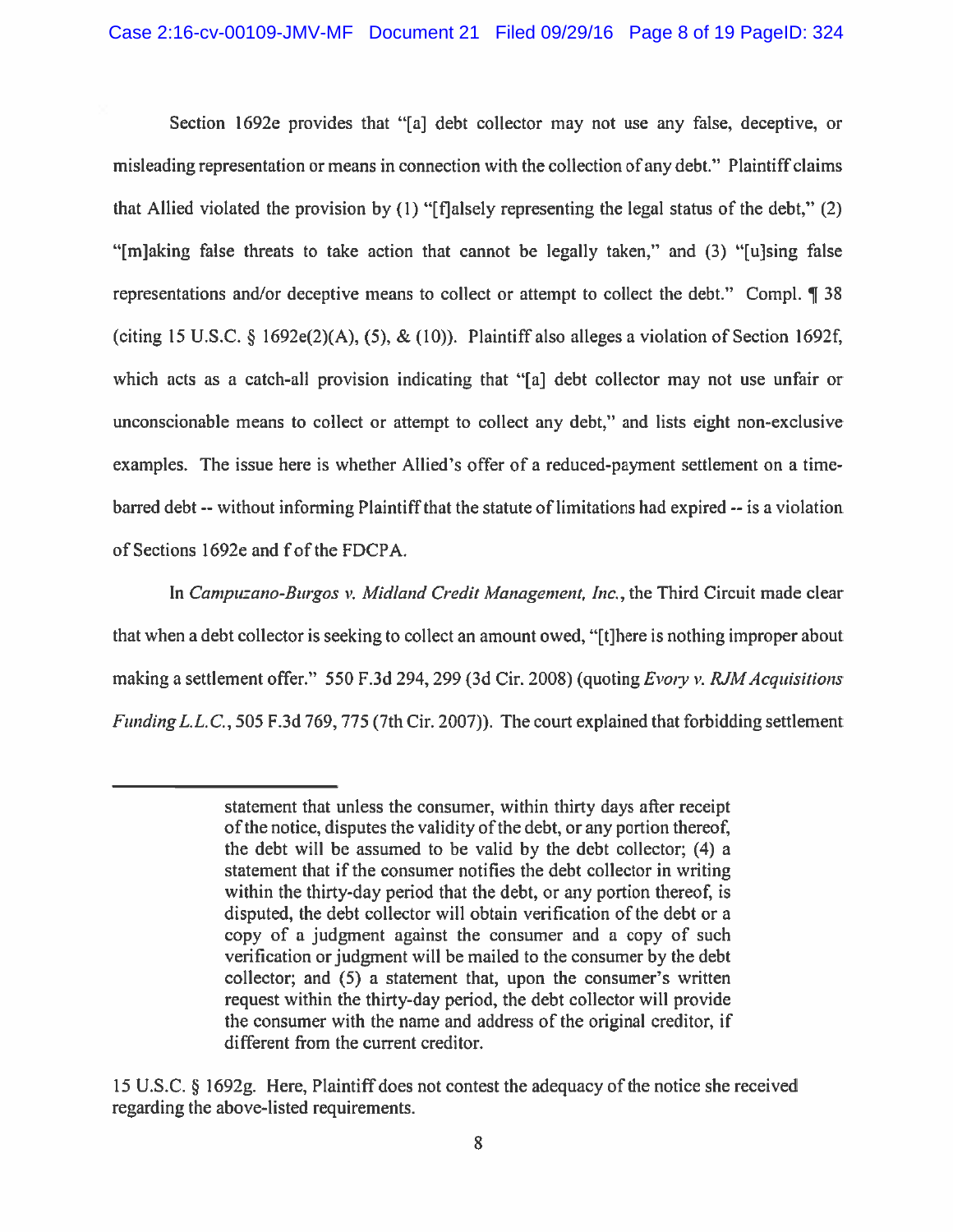offers "would force honest debt collectors seeking <sup>a</sup> peaceful resolution of the debt to file suit in order to advance efforts to resolve the debt -- something that is clearly at odds with the language and purpose of the [FDCPA]." *Id.* (quoting Lewis v. ACB Bus. Servs., Inc., 135 F.3d 389, 399 (6th Cir. 1998)). One benefit of settlement letters is that <sup>a</sup> claim may be resolved "without the needless cost and delay of litigation and is certainly less coercive and more protective of the interests of the debtor." *Id.* (internal quotation marks omitted). Notably, however, despite *Campuzano-Burgos's* endorsement of debt collection settlement offers, it appears that the debt in that case was not time barred, which is the issue in the current matter.

In *Huertas*, the plaintiff alleged that the defendant violated the FDCPA by sending him a letter attempting to collect <sup>a</sup> time-barred debt. 641 F.3d at 31. The letter stated, in part, that the plaintiff's debt had been reassigned and requested that he "call to *resolve* this issue." *Id.* at 33 (emphasis added). Initially, the court noted that <sup>a</sup> "debt obligation is not extinguished by the expiration of the statute of limitations, even though the debt is ultimately unenforceable in <sup>a</sup> court of law." Id. at 32. In other words, the court in *Huertas* found that even though the statute of limitations had run, the plaintiff still owed the debt, "but he ha<sup>[d]</sup> a complete legal defense against having to pay it." Id. As to whether the defendant could lawfully attempt to collect on the timebarred debt, the court held that "the FDCPA permits <sup>a</sup> debt collector to seek voluntary repaymen<sup>t</sup> of the time-barred debt so long as the debt collector does not initiate or threaten legal action in connection with its debt collection efforts." Id. at 32-33 (emphasis added). To determine whether litigation has been threatened, the Court analyzes the debt collector's communications "from the perspective of the least sophisticated debtor." *Id.* at 33 (internal quotation marks omitted).

About two years after Huertas was decided, the Federal Trade Commission ("FTC") conducted <sup>a</sup> study to better understand the debt buying and collection industry and issued <sup>a</sup> repor<sup>t</sup>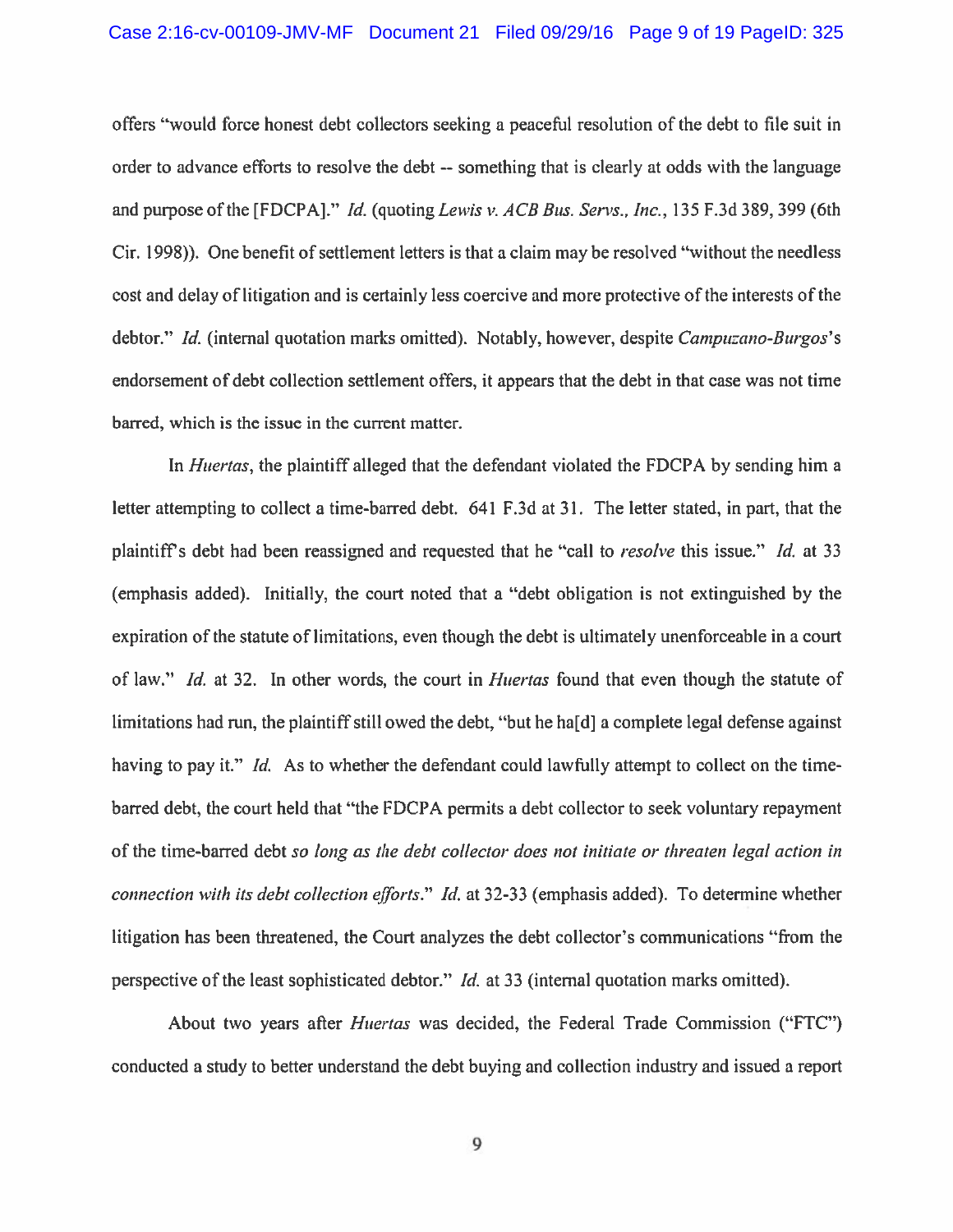detailing its findings. Federal Trade Commission, The Structure and Practice of the Debt Buying Industry 1-2 (2013) (the "2013 Report"). The FTC is one of two federal agencies that has been delegated the responsibility to enforce the FDCPA.<sup>2</sup> *Id.* at 3. According to the 2013 Report, when <sup>a</sup> debt collector attempts to obtain paymen<sup>t</sup> for <sup>a</sup> time-barred debt, the debtor may be misled into believing that he or she can be sued on the debt if it is not paid. *Id.* at 46-47. The 2013 Report also noted that offers of partial repayments are similarly problematic because "such efforts may convey or imply to consumers that they have only obligated themselves in the amount ofthe partial payment." Id. at 47. The 2013 Report explained that in many states the law provides that when a consumer makes <sup>a</sup> partial paymen<sup>t</sup> on <sup>a</sup> time-barred debt, the entire balance of the debt is revived for <sup>a</sup> new statute of limitations period. Id.

The 2013 Report cited to a prior FTC report issued in 2010 (the "2010 Report"),<sup>3</sup> which "addressed whether debt collectors, including debt buyers, must make disclosures to preven<sup>t</sup> deception in collecting on time-barred debts." *Id.* The 2010 Report found that "if a collector knows or should know that it is collecting on time-barred debt, then it generally must inform the consumer that '(1) the collector cannot sue to collect the debt and (2) providing <sup>a</sup> partial paymen<sup>t</sup> would revive the collector's ability to sue to collect the balance." Id. (quoting the 2010 Report at 28). The 2010 Report concluded that such disclosures were necessary to protect consumers from being misled because most "do not know or understand their legal rights with respec<sup>t</sup> to the collection of time-barred debt." *Id.* (quoting the 2010 Report at 26). Importantly, although the court in Huertas -- which was decided in 2011 -- did not have the benefit of the 2013 Report, the

<sup>&</sup>lt;sup>2</sup> The Consumer Financial Protection Bureau is the second agency. The 2013 Report at 3.

 $3$  The full name of the 2010 Report is Repairing a Broken System: Protecting Consumers in Debt Collection Litigation and Arbitration (2010).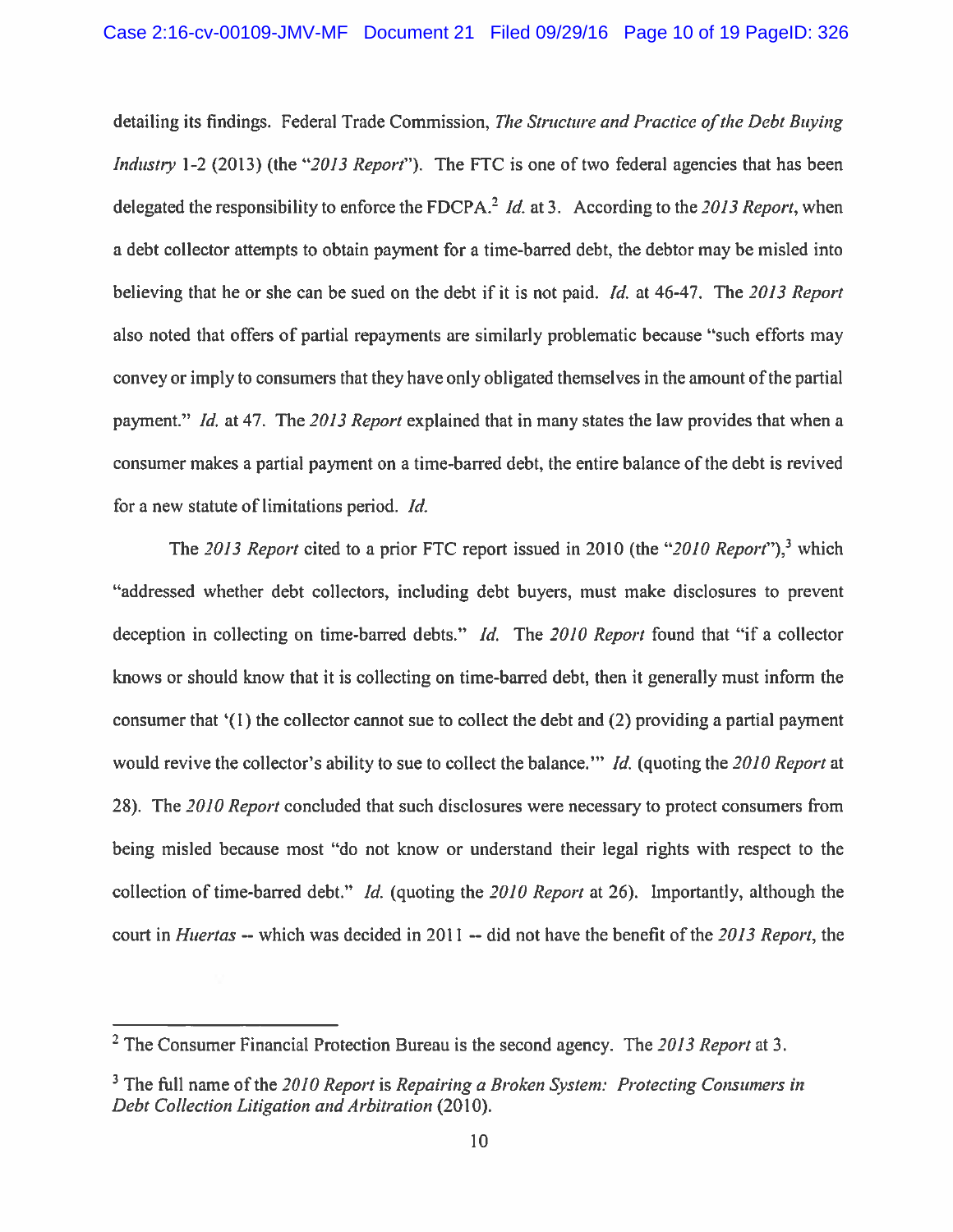2010 Report's recommended disclosures were readily available at the time of the Third Circuit's decision but were not referenced or adopted.

The 2013 Report also cites <sup>a</sup> case where the FTC brought suit against <sup>a</sup> debt buyer who collected on <sup>a</sup> time-barred debt without disclosing to the consumer that collection on the debt was no longer legally enforceable. Id. at 48. There, the complaint alleged that "many consumers do not know if the accounts that [the debt buyer] is attempting to collect are beyond the statute of limitations" and that "it was deceptive for [the debt buyer] to fail to disclose to consumers that they could not be sued if they did not pay." Id. The case ultimately settled. Id. Part of the settlement agreemen<sup>t</sup> required the debt buyer to disclose to consumers that they could not be sued for failing to pay <sup>a</sup> time-barred debt. Id. The debt buyer also "agreed not to sue on time-barred debts for which it had made such disclosures as well as not to sell, transfer, or assign to another the right to sue on such debts." Id.

The Seventh and Sixth Circuits subsequently issued opinions consistent with the FTC's position and recommendations. In McMahon v. LVNV Funding, LLC, two debtors received letters offering to settle their time-barred debts for <sup>a</sup> percentage of the original amount owed. 744 F.3d 1010, 1013-14(7th Cir. 2014). The debt collection letters did not disclose to the debtors that the collector was time-barred from enforcing the debt due to the expired statute of limitations. Id. The court held that "if the debt collector uses language in its dunning letter that would mislead an unsophisticated consumer into believing that the debt is legally enforceable, regardless of whether the letter actually threatens litigation (the requirement the Third and Eighth Circuits added to the mix), the collector has violated the FDCPA." *Id.* at 1020. In expressly rejecting the Third Circuit's reasoning in Huertas, the Seventh Circuit explained that "[a]n unsophisticated consumer who read the dunning letter [that the plaintiffs] received could have been led to believe that her debt was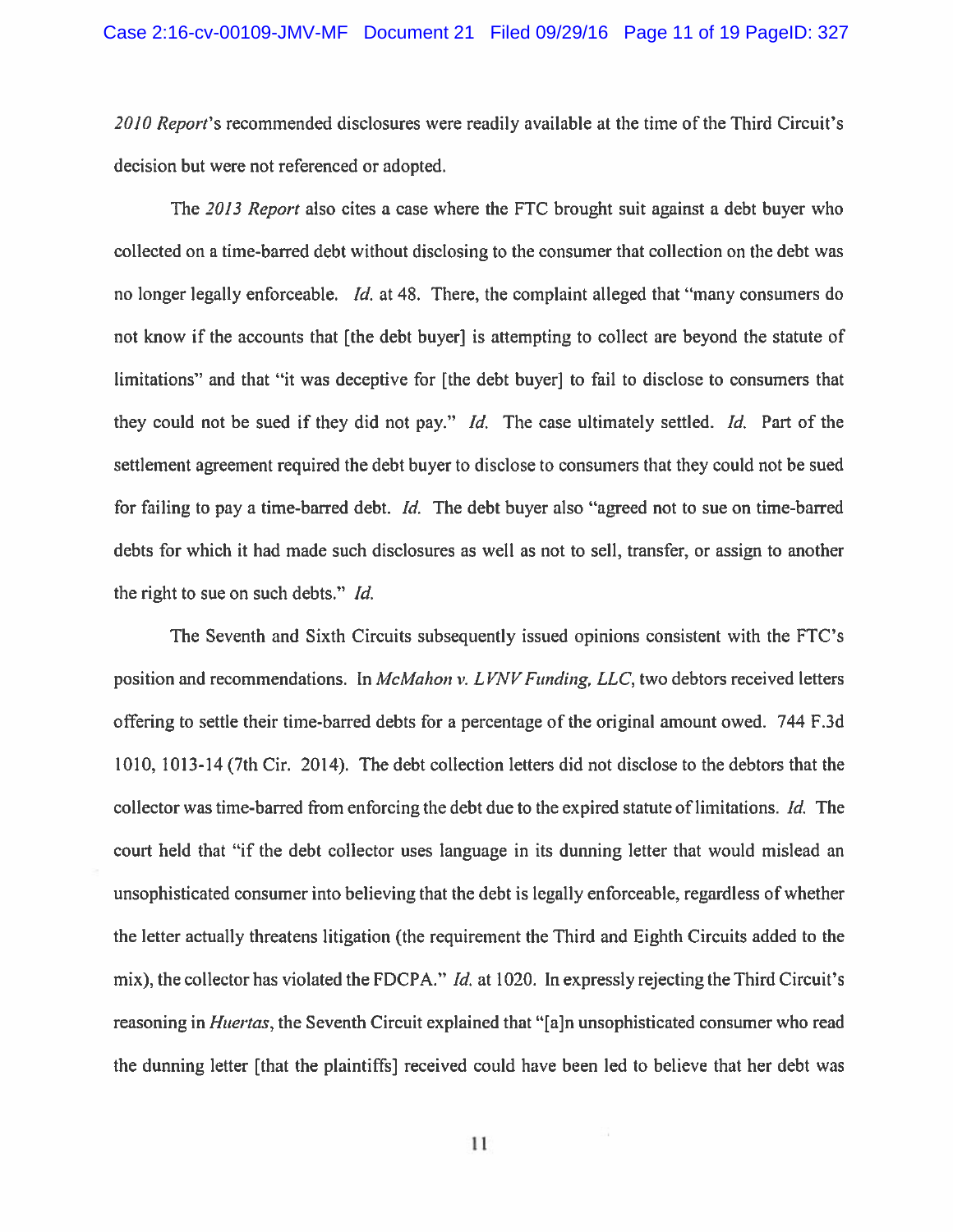legally enforceable." Id. at 1021. Additionally, the court noted that the offer of settlement in the collection letters made them even more deceptive because it "reinforced the misleading impression that the debt was legally enforceable." Id. In sum, the court in McMahon concluded that the FDCPA was violated because "an unsophisticated consumer could be misled by <sup>a</sup> dunning letter for a time-barred debt, especially a letter that uses the term 'settle' or 'settlement.'" Id. at 1022.

In Buchanan v. Northland Group, Inc., a collector sent a debtor a letter offering to accept <sup>a</sup> reduced paymen<sup>t</sup> as settlement of <sup>a</sup> time-barred debt. 776 F.3d 393, 395 (6th Cir. 2015). The settlement offer did not disclose that the statute of limitations had run or that under the applicable state law, making a partial payment (as opposed to the full settlement amount) would restart the statute-of-limitations clock. Id. at 396. The Sixth Circuit held that the plaintiff's complaint was sufficient to state <sup>a</sup> claim because "a 'settlement offer' with respec<sup>t</sup> to <sup>a</sup> time-barred debt may falsely imply that payment could be compelled through litigation." *Id.* at 399. Additionally, the court explained that an unsophisticated debtor who cannot afford the full settlement amount might make a partial payment assuming that some payment is better than none. *Id.* Under the applicable state law, making <sup>a</sup> partial paymen<sup>t</sup> would reset the statute of limitations allowing the creditor to sue for the entire debt. Id. Unlike McMahon, which expressly rejected Huertas, Buchanan distinguished *Huertas* by noting that *Huertas* did not address "the possibility that consumers might still be confused about the enforceability of <sup>a</sup> debt or the pitfalls of partial payment" and "most pertinently," *Huertas* did not concern "a letter offering a 'settlement." *Id.* at 400. For those reasons, the court concluded that the plaintiff had alleged facts sufficient to state <sup>a</sup> claim under the FDCPA. Id.

District Courts in the Third Circuit have taken different views in interpreting Huertas as applied to settlement offers of time-barred debts. In Johns v. Northland Group Incorporated, the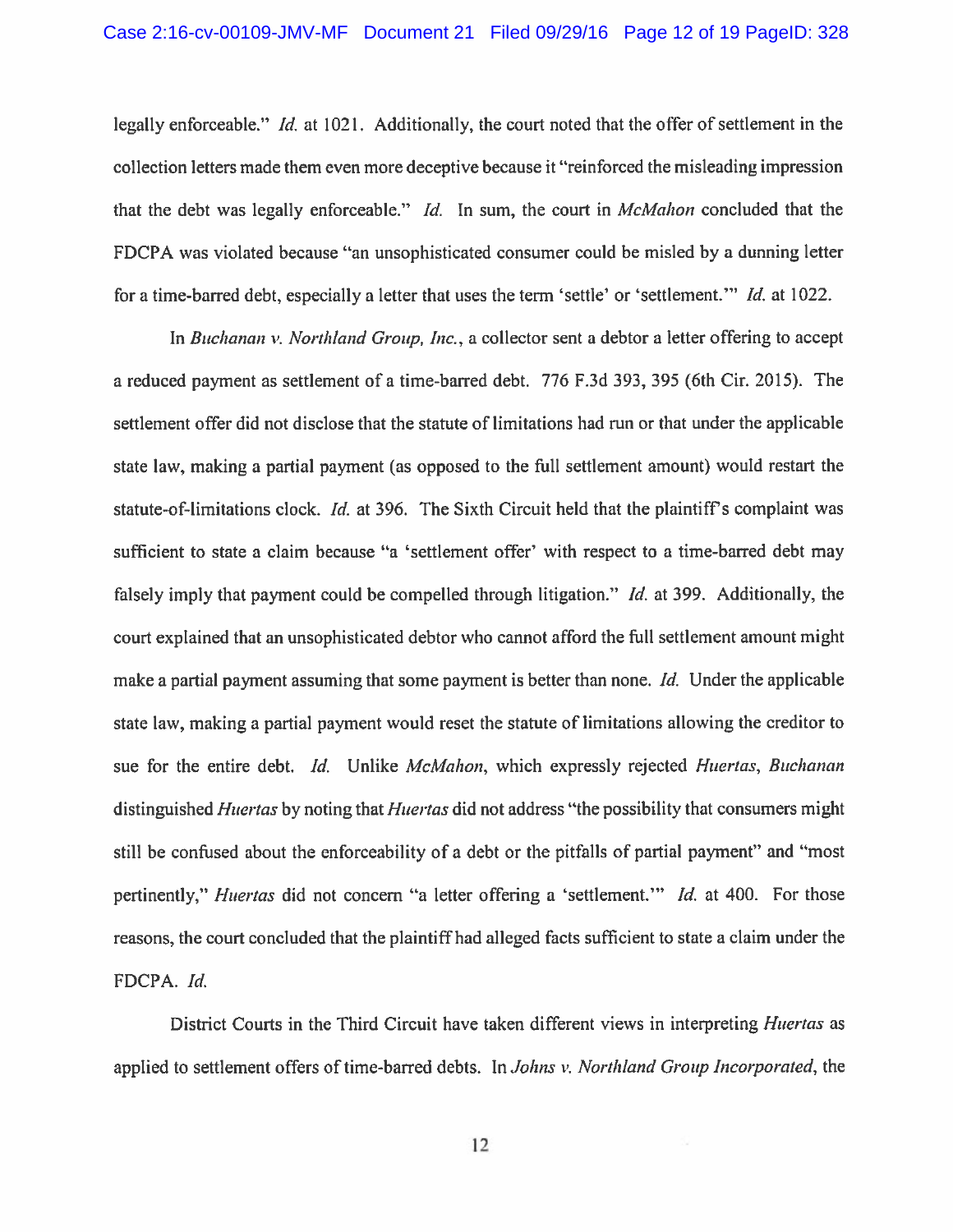<sup>p</sup>laintiff had received settlement offers on two outstanding debts that were allegedly time barred. 76 F. Supp. 3d 590, 592-93, 595 (E.D. Pa. 2014). Relying on Huertas and Campuzano-Burgos, the court granted the defendant's motion to dismiss finding that the collection letter's "use of the term 'settlement offer' [neither] misrepresented the legal status of the debt [n]or implied that litigation is imminent." *Id.* at 600.

In Fackina v. RJM Acquisitions,  $LLC<sup>4</sup>$  the defendant sent the Plaintiff a debt collection letter requesting payment in full, either through a lump sum payment or a payment plan of \$10 per month. D.E.13-1 at 8:6-13. The court found *Huertas* distinguishable because of the partial paymen<sup>t</sup> option offered to the <sup>p</sup>laintiff, which "may be misleading, because upon <sup>a</sup> partial paymen<sup>t</sup> it revives the amount that's owed by the debtor, because the statute of limitations starts anew." Id. at 9:6-13. The court also noted that Huertas did not consider the position of the FTC in its 2013 Report concerning the effects of partial payments. *Id.* at 9:19-21. Citing to *McMahon* and Buchanan, the court concluded that the payment plan offer rendered the collection potentially misleading to an unsophisticated consumer and therefore sufficient to state <sup>a</sup> claim under the FDCPA. *Id.* at 11:15 to 12:8.

In Filgueiras v. Portfolio Recovery Associates, LLC, a debt collector mailed two collection letters to the <sup>p</sup>laintiff, one in <sup>2014</sup> (the "2014 Letter") and the second in <sup>2015</sup> (the "2015 Letter"). No. 15-8144, <sup>2016</sup> WL 1626958, at \*1 (D.NJ. Apr. 25, 2016). The <sup>2014</sup> Letter offered three settlement options with discounted repayments. *Id.* The 2015 Letter offered a "Single Payment Savings." *Id.* The 2015 Letter also stated that "[b]ecause of the age of your debt, we will not sue you for it." Id. The court found that "Huertas 'threat of litigation' requirement does not apply to

<sup>&</sup>lt;sup>4</sup> The District of New Jersey's decision in *Fakina* was issued in an oral opinion by Judge Sheridan.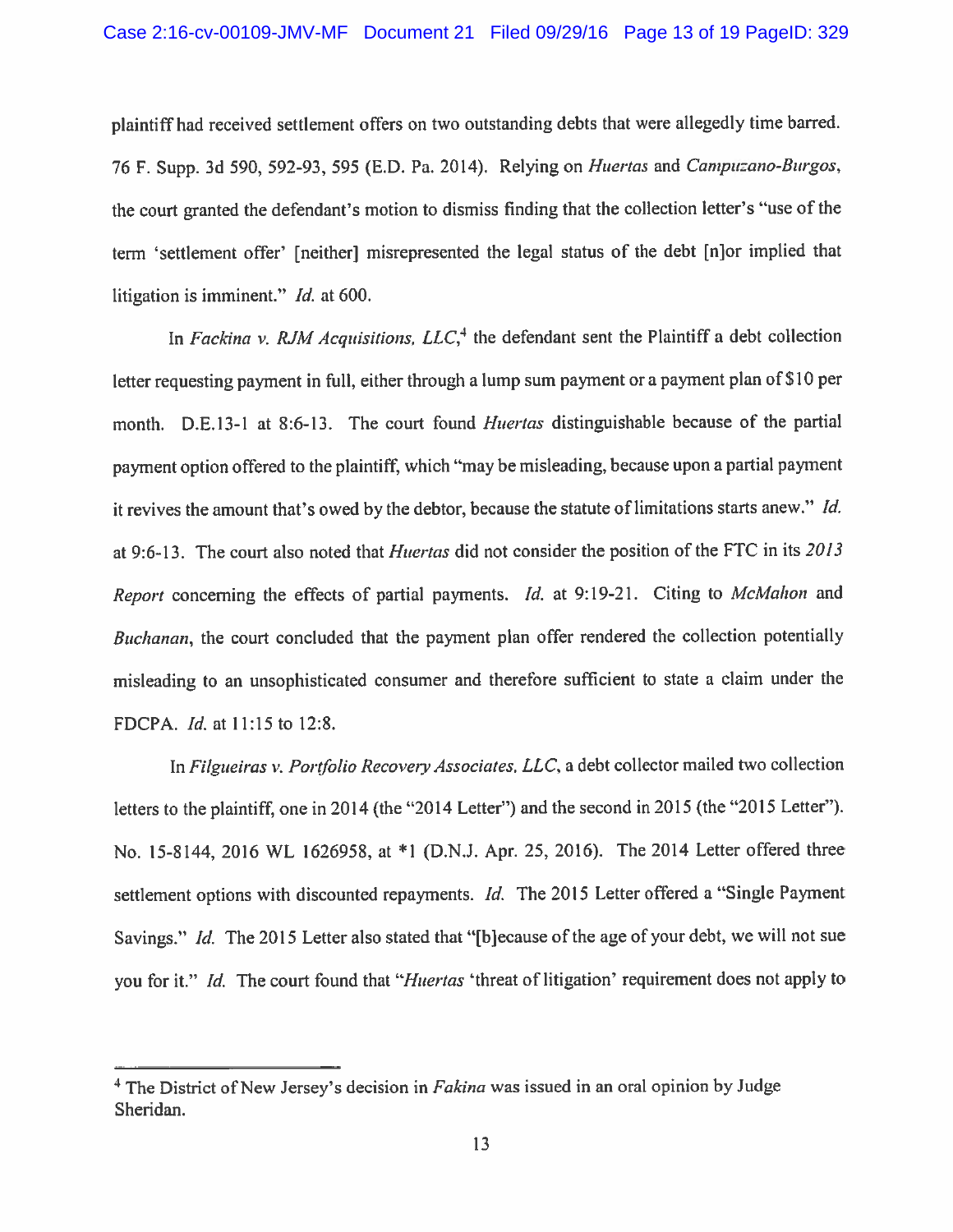situations where <sup>a</sup> debt collector offers to 'settle' <sup>a</sup> time-barred debt, because such facts were not present in *Huertas.*" *Id.* at \*7. The court agreed with the Sixth Circuit's opinion in *Buchanan* that Huertas is distinguishable because Huertas "is limited to the proposition that a debt collector may legally request voluntary repayment on a time-barred debt, because such a request is 'not a thinly veiled threat to sue."" Id. (quoting Buchanan, 776 F.3d at 399). The court in Filgueiras also discussed the reasoning in Johns. The court noted that Johns relied on Campuzano-Burgos, but "there is no indication that the debt at issue in  $[Campuzano-Burgos]$  was time-barred." Id. at \*6-7. The Filgueiras court found that "the district court in *Johns* did not specifically analyze the interplay between an offer of 'settlement' on <sup>a</sup> time-bared debt, and instead relied on case law which permits offers of settlement more generally."  $Id$ . at \*7.

The judge in *Filgueiras* reached two conclusions. First, the court found that "because the <sup>p</sup>lain language of <sup>15</sup> U.S.C. § 1692e(2)(A) specifically prohibits the false representation of the character or legal status of any debt, <sup>a</sup> misrepresentation about that fact violates the FDCPA, regardless of whether litigation is threatened." *Id.* Second, the judge explained that "[w]hen a debt collector offers to 'settle' <sup>a</sup> time-bared debt, it is <sup>p</sup>lausible that the legal status of the debt has been misrepresented since 'it is <sup>p</sup>lausible that an unsophisticated consumer would believe <sup>a</sup> letter that offers to "settle" a debt implies that the debt is legally enforceable." Id. (quoting McMahon, 744 F.3d at 1020). In light of those conclusions, the court in Filguerias found that the <sup>2014</sup> Letter <sup>p</sup>lausibly violated the FDCPA because it "presents 'Settlement Options' for Debt that was arguably time-bared," which may lead the least sophisticated consumer to believe the debt was legally enforceable. Id. at  $*9$ . The 2014 Letter also failed to disclose that "the legal consequences of <sup>a</sup> settlement or <sup>a</sup> paymen<sup>t</sup> -- in particular that it would restart the statute of limitations, giving [t]he creditor a new opportunity to sue for the full debt." Id. As to the 2015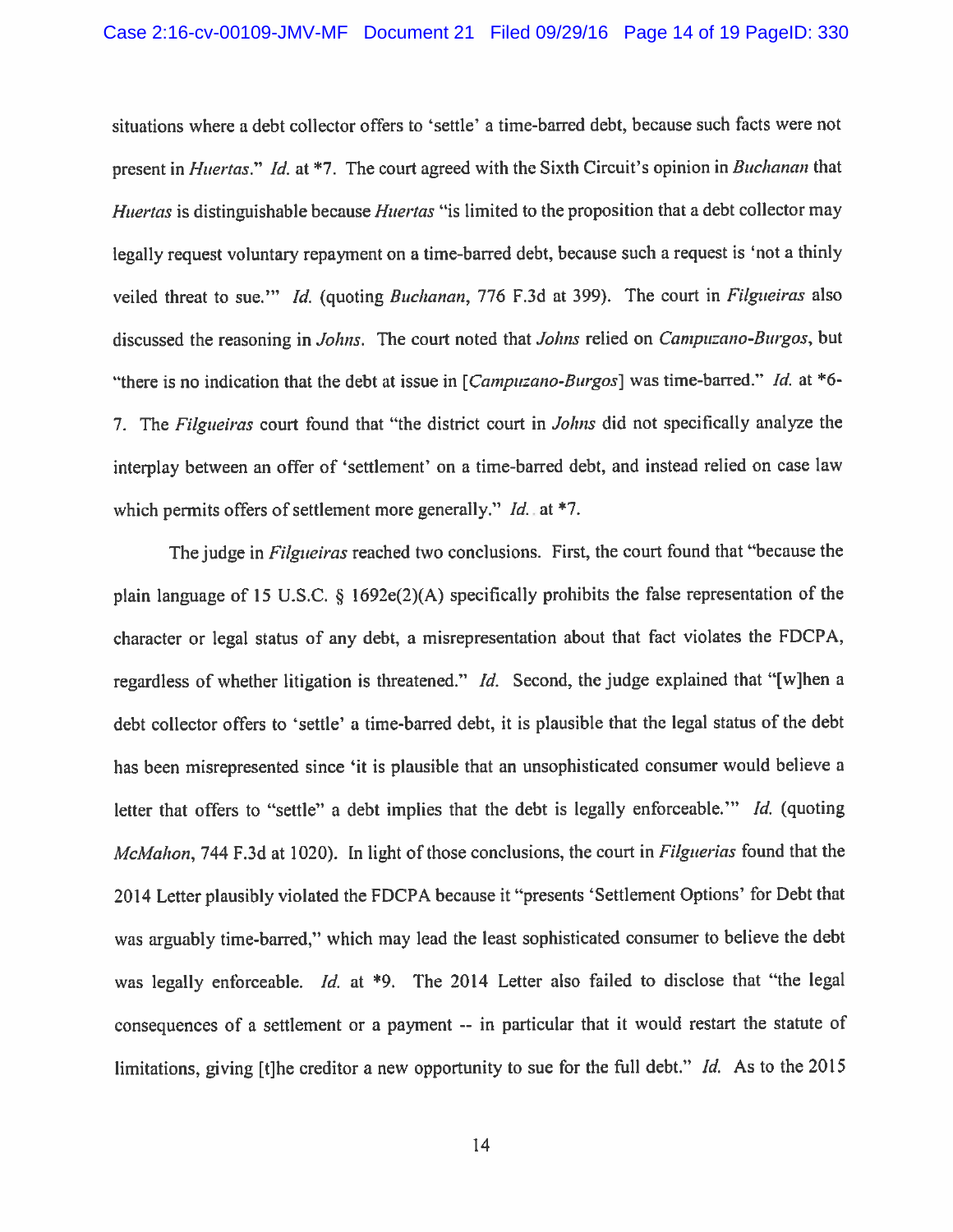Letter, however, the court concluded that it did not violate the FDCPA because the least sophisticated debtor could not <sup>p</sup>lausibly believe the debt was legally enforceable because the <sup>2015</sup> Letter expressly stated that due to "the age of your debt, we will not sue you for it." Id. at \*11 (emphasis added).

In Lugo v. Firstsource Advantage, LLC, No. 15-06405, 2016 WL 3406230 (D.N.J. June 16, 2016), the District Court also addressed the same issue. There, the <sup>p</sup>laintiff was offered <sup>a</sup> settlement option to make a lump sum payment for half of the amount he owed on his time-barred debt. *Id.* at \*1. The court, relying on *Huertas*, concluded that because the letter sent to the plaintiff did not threaten litigation the FDCPA was not violated under the least sophisticated debtor standard. Id. at  $*2$ . In a footnote, the court in Lugo distinguished Filgueiras by noting that the settlement letter at issue did "not list specific settlement options and instead uses the word 'settle,' include[d] <sup>a</sup> lump sum paymen<sup>t</sup> option, and offer[ed] to spea<sup>k</sup> to the debtor about paymen<sup>t</sup> options." Id. n.2. Accordingly, the court granted the defendant's motion to dismiss. Id. at  $*3$ .

Notably, the decisions in Fackina, Filgueiras, and Lugo did not analyze whether partial paymen<sup>t</sup> of <sup>a</sup> time-barred debt would actually revive the statute of limitations pursuan<sup>t</sup> to the underlying state law. Instead, Fackina and Filgueiras assumed the statute of limitations would be reset upon partial payment. See Filgueiras, 2016 WL 3406230 at \*9; Fackina, D.E.13-1 at 9:10-13.

As the parties agree, New Jersey is the relevant state law governing the statute of limitations at issue here. In New Jersey, the statute of limitations on <sup>a</sup> time-barred debt can only be revived if the debtor makes a written, unconditional promise to pay the full debt. *Herzog v. B&M Oil Gas* Co.. <sup>2008</sup> WL 2796475, \*4 (N.J. App. Div. July 22, 2008) (citing N.J.S.A. 2A:14-24). Thus, <sup>a</sup> partial paymen<sup>t</sup> on <sup>a</sup> debt made after the statute of limitations has run does not, standing alone,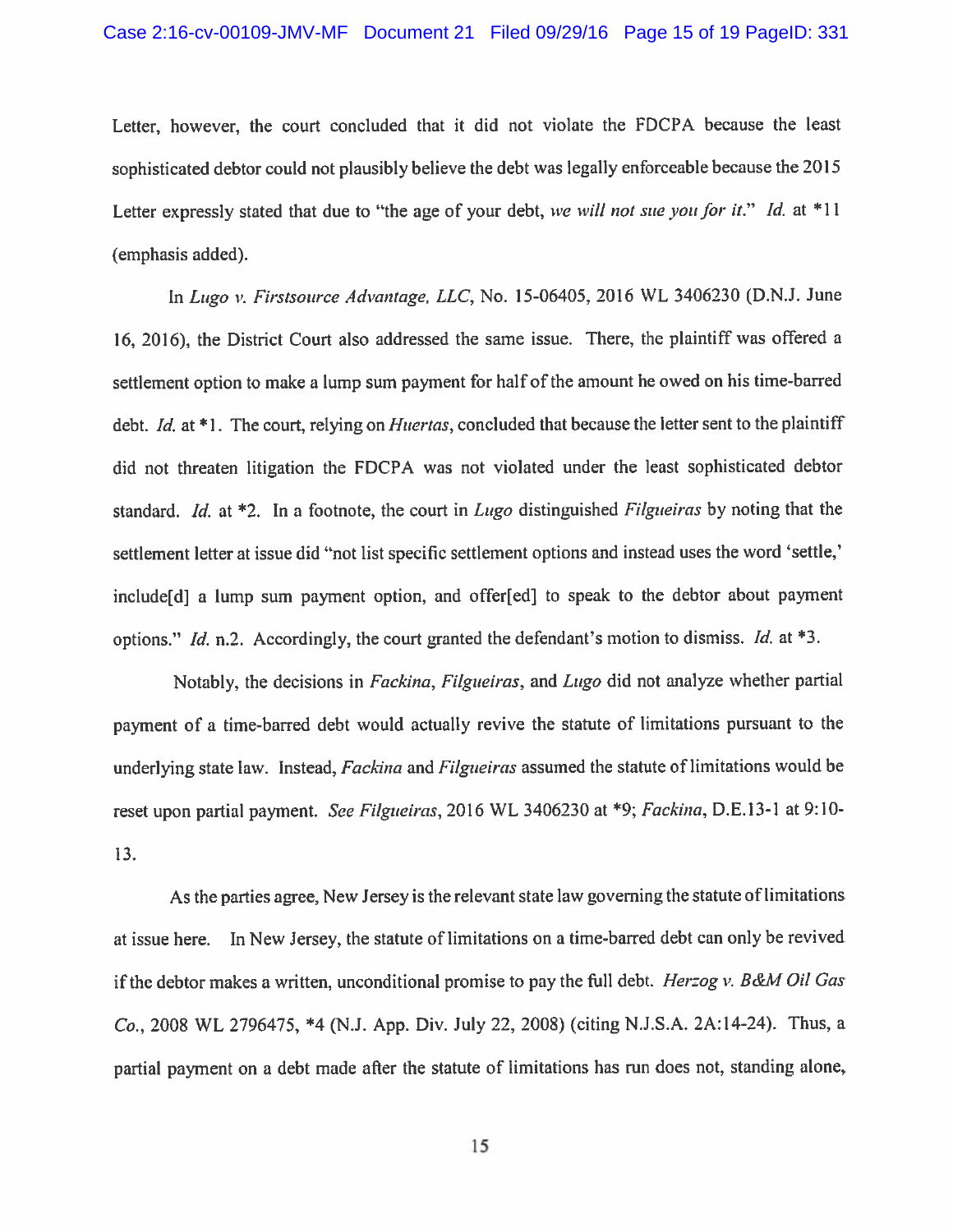revive the statute of limitations. *Id.; see also Cohen v. Dynamic Recovery Sols.*, No. 16-576, 2016 WL 4035433, at \*3 (D.N.J. July 26, 2016) ("While it may be the case that under the laws of most states, <sup>a</sup> partial paymen<sup>t</sup> on <sup>a</sup> time-barred debt revives the entire balance of the debt for <sup>a</sup> new statute of limitations period, this is not the case under New Jersey law." (Internal quotation marks and citation omitted)); Genova v. Total Card, Inc., No. 16-1260, <sup>2016</sup> WL 3360662, at \*7 (D.N.J. June 8, 2016) (concluding that under New Jersey law, "a partial settlement of an alleged, timebarred debt does not automatically revive the statute of limitations because it is not <sup>a</sup> recognition of, and promise to pay, the full debt."). Accordingly, "[w]hen <sup>a</sup> partial paymen<sup>t</sup> is made after the statutory period has run, the party seeking to revive the statute must show (I) that the paymen<sup>t</sup> was partial, and (2) an act or declaration which establishes the debtor's recognition of, and intention to pay, the *entire claim*," and (3) the promise to pay "is unconditional and in a signed writing." Cohen. <sup>2016</sup> WL 4035433, at \*6 (emphasis added and internal quotation marks omitted).

#### IV. ANALYSIS

At the outset, the Court notes that the better practice would have been for Allied to make the two disclosures that the FTC recommends, that is, informing the debtor that Allied cannot sue to collect <sup>a</sup> time-barred debt and warning the debtor that <sup>a</sup> partial paymen<sup>t</sup> may potentially revive the statute of limitations. While the FTC's recommendations may constitute best practices, the question is whether the failure to follow those suggestions amounts to <sup>a</sup> violation of the FDCPA in light of Third Circuit precedent.

Specifically, the Court views the critical question as whether Defendant's collection letter falls under the purview of *Huertas*. The Court agrees with *Filgueiras* that *Huertas* did not discuss the issue concerning the revival of the statute of limitations. The Court also agrees that the collection letter in Huertas did not use the word "settlement."

16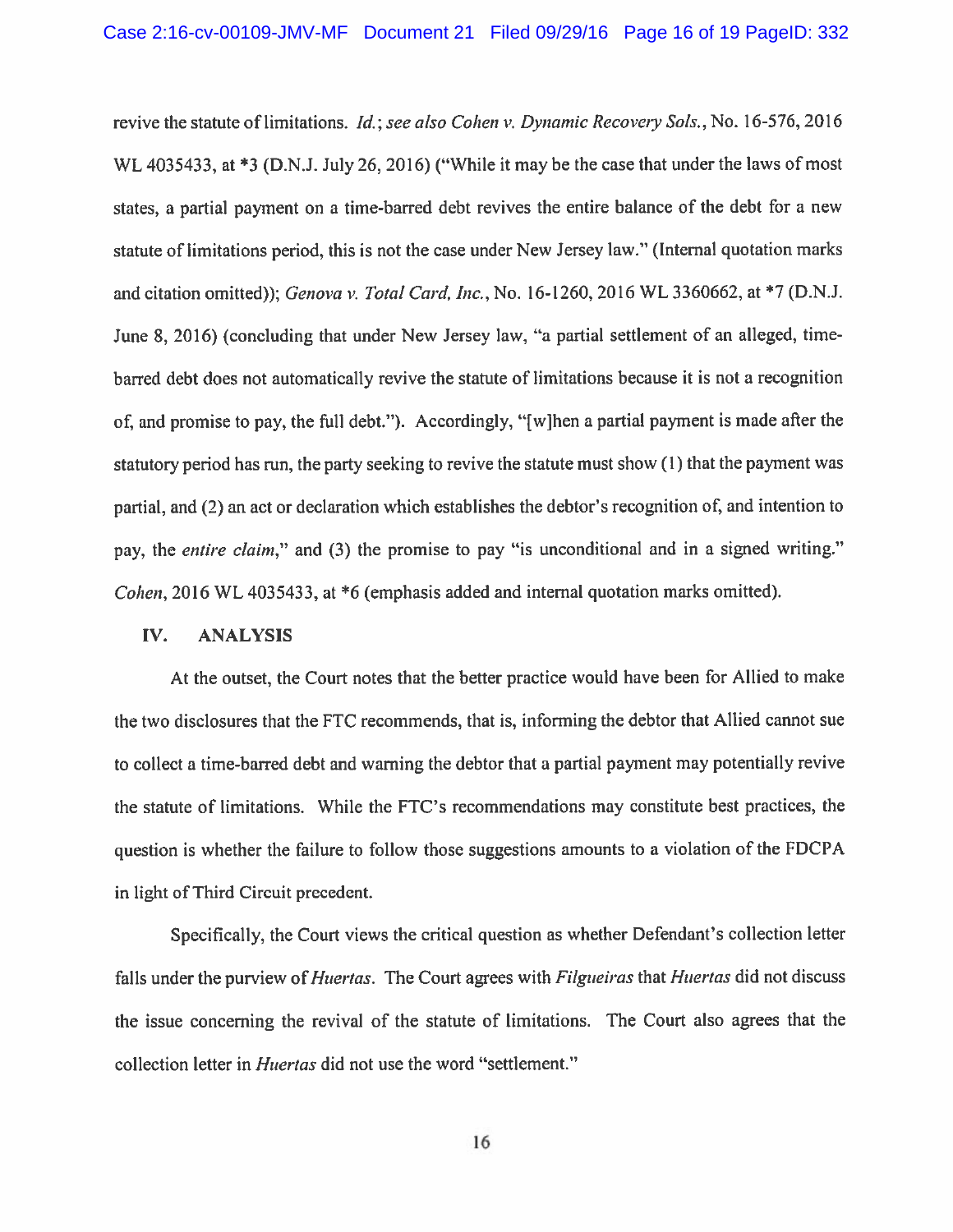The Court, however, respectfully disagrees with *Filgueiras* and finds that the current matter falls within the ambit of *Huertas*. While the collection letter in *Huertas* did not use the word "settle" it did use the word "resolve." The definitions of the words "settle" and "resolve" are strikingly similar and the Court does not see <sup>a</sup> material difference between the two. Compare The American Heritage Dictionary of the English Language 1593 (4th ed. 2009) (defining "settle" as "[t] conclude (a dispute, for example) by a final decision") with id. at 1484 (defining "resolve" as "[t] to bring to a usually successful conclusion"). In other words, it does not appear to the Court that there will be an appreciable difference to the least sophisticated debtor if she receives <sup>a</sup> dunning letter offering to "resolve" <sup>a</sup> debt as oppose<sup>d</sup> to one that offers to "settle" the debt. It is undisputed that <sup>a</sup> debt collector may attempt to collect on <sup>a</sup> debt otherwise barred by the statute of limitations. Any debt collector who is willing to take less than the full amount is going to seek to resolve, settle, reach a resolution, or come to an agreement as to the terms of the lesser payment. Thus, an offer to resolve <sup>a</sup> debt for <sup>a</sup> lesser amount is not substantively distinct from an offer to settle the same debt for a lesser amount. Therefore, the Collection Letter's use of the word "settle" does not in and of itself make it misleading or deceptive under the FDCPA.

Moreover, the circumstances in this matter are arguably less egregious than those found in Huertas. In Huertas, the collection agency attempted to recover the full amount owed while here Defendant offered a 90% discount. In addition, the debtor in *Huertas* was merely asked to call in and attempt to resolve the matter. Here, by comparison, the Defendant's offer was clearly set forth in <sup>a</sup> written letter thereby providing greater protection to Plaintiff as to the contours of any agreement. Thus, regardless of the law governing the revival of the statute of limitations, if Plaintiff had decided to pay the offered \$128.99, the matter would have been concluded by the very terms of the Collection Letter.

17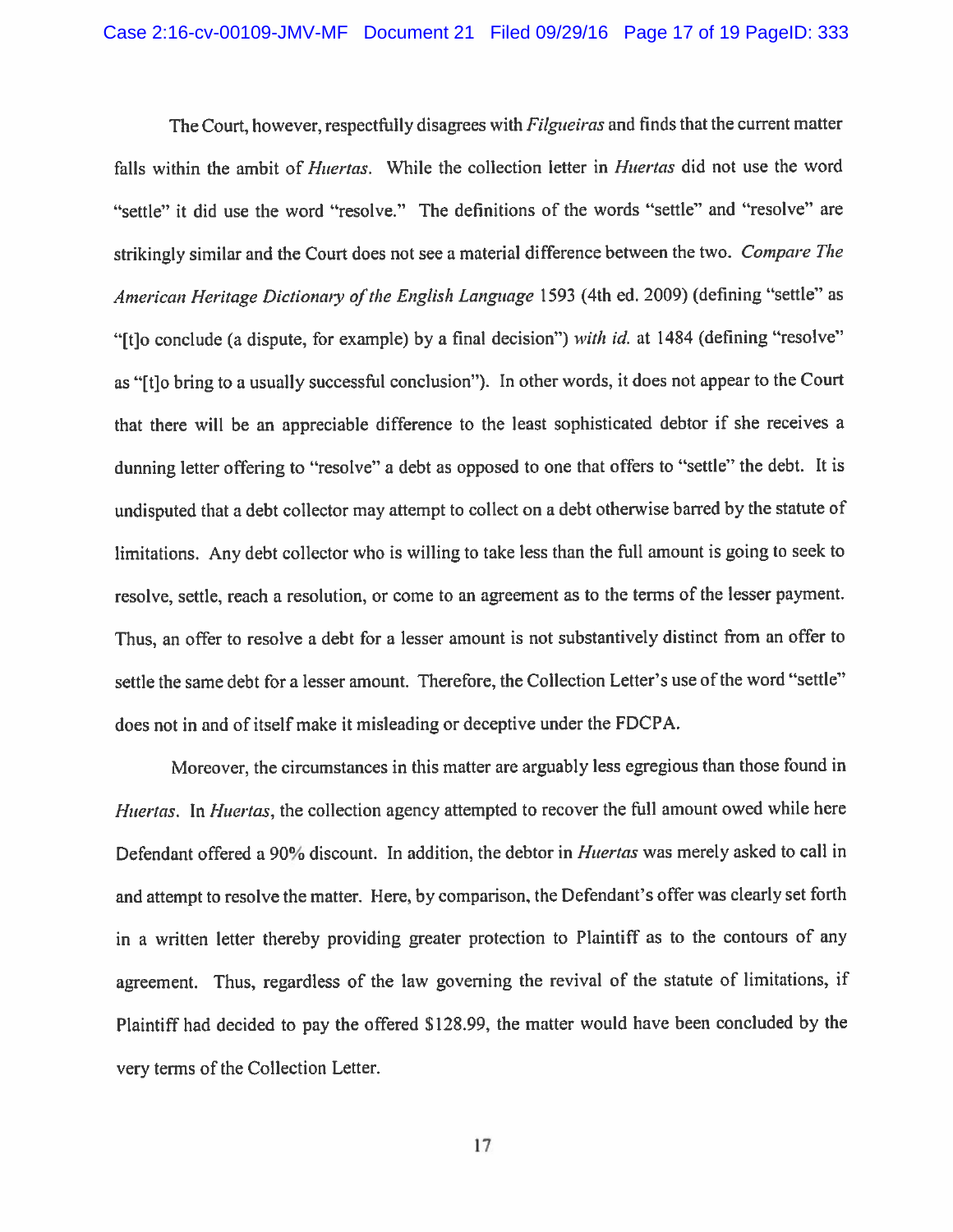Critically, unlike *McMahon* and *Buchannan* where the applicable state law dictated that partial paymen<sup>t</sup> of <sup>a</sup> time-barred debt restarts the statute of limitations, New Jersey law provides otherwise. See Cohen, 2016 WL 4035433 at \*3; Genova, 2016 WL 3360662 at \*7. Plaintiff could not have been misled or deceived into reviving the statute of limitations by making <sup>a</sup> partial paymen<sup>t</sup> because revival was only possible if Plaintiff had also acknowledged in <sup>a</sup> signed writing that she owed the full amount. Accordingly, under New Jersey law, there is no risk that the least sophisticated consumer would be misled into unknowingly restarting the statute of limitations on a time-barred debt merely by submitting a partial payment. Thus, Plaintiff's basic premise -- that the "Collection Letter was deceptive, in offering to 'settle' the Plaintiff's debt with a payment plan, without advising the Plaintiff that the statute of limitations on the entire debt would be restarted by the tender of any monetary payment  $[$ ,  $]$ " (Pl. Opp. at 10) -- is critically flawed.

The Court recognizes that the Collection Letter did not contain cautionary language informing Plaintiff that the debt was legally unenforceable and that, as noted above, doing so would have been the better practice. The lack of such <sup>a</sup> disclosure, however, was not <sup>a</sup> violation of the FDCPA in light of *Huertas*. As a result, the absence of that language does not, by omission, falsely represen<sup>t</sup> the legal status of the debt, threaten litigation, or serve as <sup>a</sup> deceptive tactic in collecting or attempting to collect the debt under <sup>15</sup> U.S.C. § 1692e. In this regard, the Court is in agreement with Johns and Lugo. Therefore, Plaintiff has failed to state a claim under Section l692e.

Additionally, Plaintiff has failed to state a claim under  $15 \text{ U.S.C. }$  § 1692f. That Section provides that "[a] debt collector may not use unfair or unconscionable means to collect or attempt to collect any debt" and lists eight examples of unconscionable practices. <sup>15</sup> U.S.C. § l692f. "Courts routinely dismiss § 1692f claims when a plaintiff does not identify any misconduct beyond

18